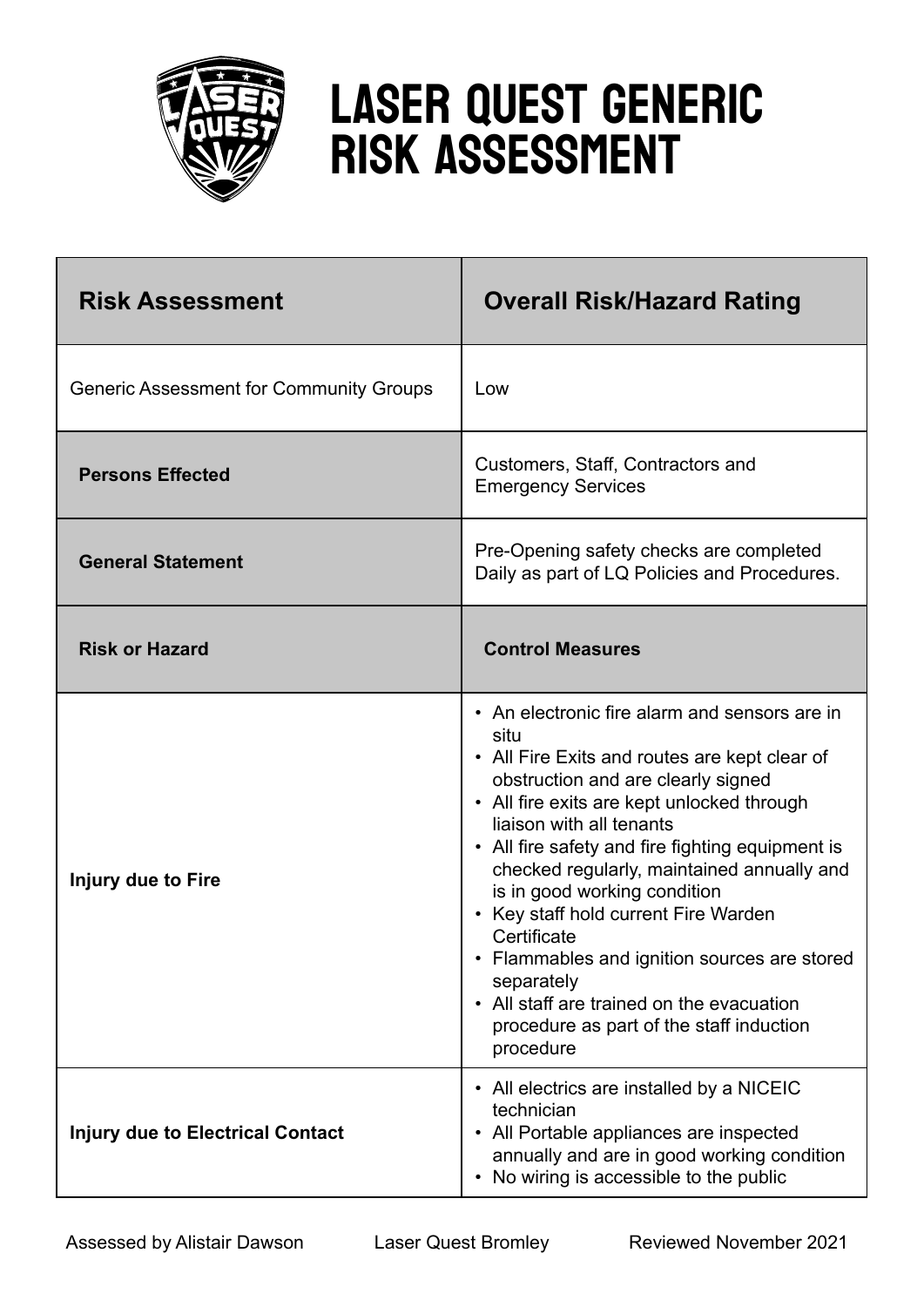| <b>Slips, Trips and Falls</b> | • All areas are kept clear of obstruction at all<br>times<br>• All spillages are signed and cleaned<br>immediately<br>• All Fixtures and fittings are checked daily<br>as part of the Daily Operational procedure<br>• All gaming scenery is clearly marked and<br>visible<br>• The Gaming Area is inspected daily and<br>regularly<br>• Gamers are briefed on Safety Rules and<br>conduct prior to each game session<br>• Safety Rules and Code of Conduct are<br>displayed around the site<br>• Suitable Lighting and Emergency Lighting<br>is provided in all areas                                                                                                                            |
|-------------------------------|---------------------------------------------------------------------------------------------------------------------------------------------------------------------------------------------------------------------------------------------------------------------------------------------------------------------------------------------------------------------------------------------------------------------------------------------------------------------------------------------------------------------------------------------------------------------------------------------------------------------------------------------------------------------------------------------------|
| <b>First Aid</b>              | • Duty Managers are First Aid Qualified<br>• A fully stocked First Aid Kit is kept on site at<br>all times<br>• All incidents are recorded and investigated<br>• appropriately, as part of the Recording and<br>Monitoring procedure                                                                                                                                                                                                                                                                                                                                                                                                                                                              |
| Appropriate conduct           | • All staff are trained on the Company Code<br>of Conduct Policy as part of the Staff<br><b>Induction Procedure</b><br>• Any Individuals who exhibit inappropriate<br>behaviour are not allowed on site<br>• Any individuals clearly under the influence<br>of intoxicating substances are not permitted<br>to partake in activities<br>• All areas of the Site are adequately<br>supervised by Members of Staff and<br>CCTV at all times as far as is reasonably<br>practicable<br>• Games are supervised by a member of<br>staff<br>• Schools/Groups & Clubs must additionally<br>assist with game supervision<br>• Parent/Guardians are accountable for<br>overall behaviour of their children |
| <b>COSHH</b>                  | • All hazardous substances are stored in a<br>locked area, only accessible by trained and<br>competent staff<br>• All staff are trained on appropriate use of<br>substances as part of Induction<br>• All hazardous substances are appropriately<br>labelled                                                                                                                                                                                                                                                                                                                                                                                                                                      |